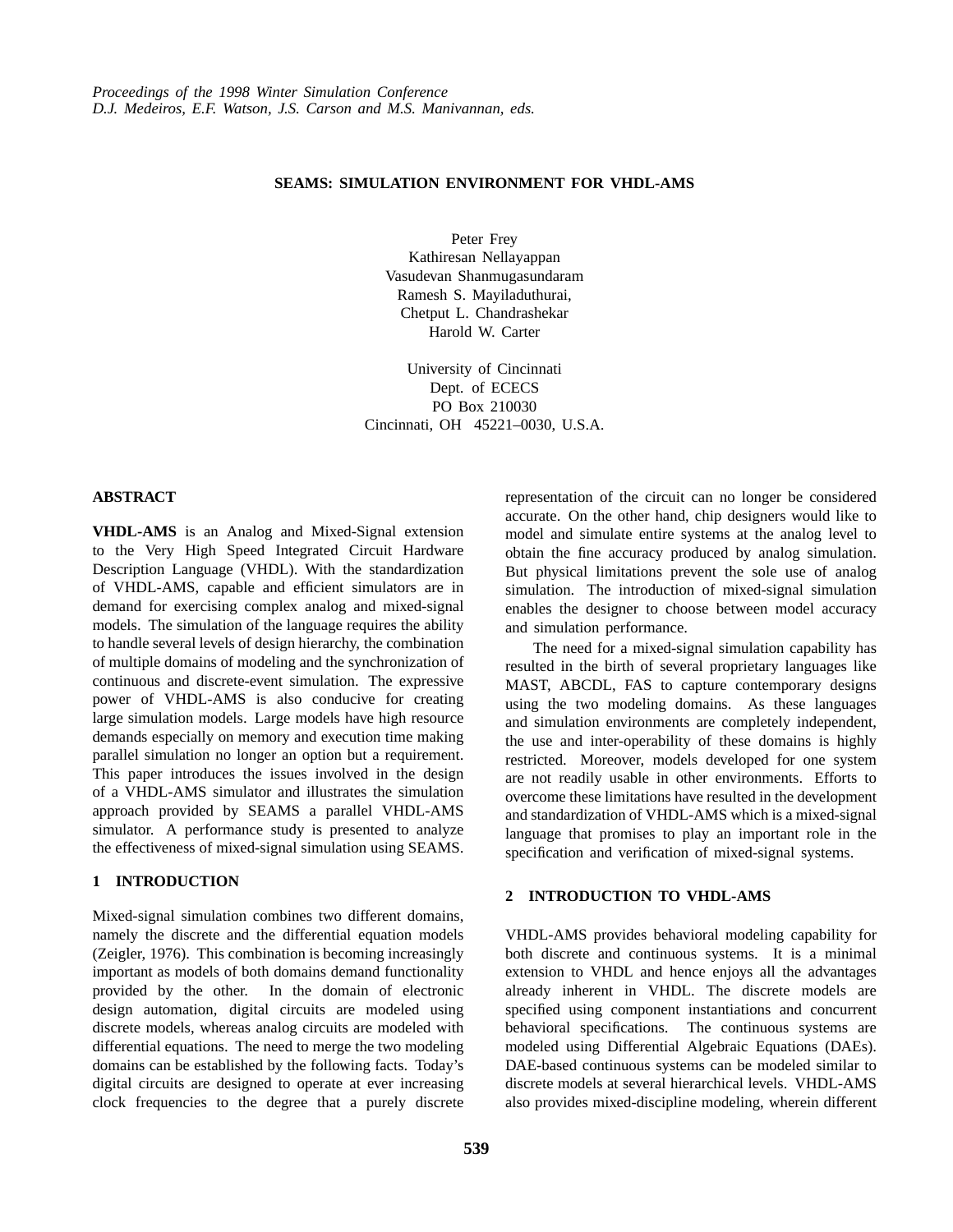```
−− Bouncing Ball
entity bouncing ball is
end entity bouncing ball
architecture simple of bouncing ball is
   −− Declarations
   QUANTITY velocity: real;
   QUANTITY displacement: real;
  −− acceleration due to gravity
   CONSTANT G: real := 9.81;
begin
     −− specify initial conditions
   b1: break velocity \Rightarrow 0.0, displacement \Rightarrow 30.0;
       announce discontinuity & reset velocity value
   b2: break velocity => -0.7 * velocity
     WHEN NOT(displacement'above(0.0));
   velocity eqn: velocity == displacement'dot ;
   acceleration: velocity'dot == - G;
end architecture simple;
```
Figure 1: VHDL-AMS model of Bouncing ball

domains such as electrical, physical, and thermal, can be described and simulated in a single entity.

An overview of the features provided by VHDL-AMS is given with the help of the classical bouncing ball model (see Figures 1  $\&$  2). This model is of special interest as it demonstrates the impact of design and performance of the simulation environment. The model describes the physics of a ball dropped from a certain height. Two variables are of interest viz - velocity and displacement. The initial conditions are set to zero velocity at a displacement representing the release point of the ball. The physical behavior is represented by two differential equations - first relates velocity and displacement, and the second relates velocity and acceleration. The physics of the problem dictates that when the ball hits the ground, velocity changes direction instantaneously and the magnitude is reduced due to elasticity. This change in velocity manifests as a discontinuity during simulation.

"Quantities" are the unknown continuous variables in the system, and their relationships expressing the system behavior are specified by DAEs. In the bouncing ball example, the quantities are *velocity* and *displacement*. VHDL-AMS uses simultaneous statements to represent general DAEs. Systems may also be formulated using signal-flow semantics which do not have any conservation semantics associated. This is true for the quantities in the example. VHDL-AMS provides additional branch quantities and terminals to support conservation semantics inherent to systems like electrical circuits. The language supports an attribute (*'dot*) to be able to specify time derivatives.



Figure 2: Simulation of a Bouncing ball

To represent discontinuities, VHDL-AMS provides a special construct called the *break* statement. The *break* statement indicates the possible occurrence of a discontinuity and also provides new initial conditions. In the example, two break statements are provided. The first break statement (b1) represents the initial conditions. New values for the quantities are assigned once at the beginning of the simulation. The second break statement (b2) models the impact of the ball on the ground. At impact, the ball displacement is zero. Thus, a new velocity (and direction) has to be calculated depending on elasticity.

Another form of discontinuity may result from a changing set of equations in the model. VHDL-AMS provides two statements, called *simultaneous if* and *simultaneous case*, to alter the set of equations. These statements specify conditional equations, which are solved if and only if certain conditions are satisfied. It is the task of the modeler to provide the necessary break statement to notify the simulator of possible discontinuities. DAE-based simulation engines involve numerical algorithms to solve the equations. However, as digital computers provide only finite accuracy, tolerances have to be introduced. VHDL-AMS enables the user to specify individual tolerances which must be satisfied by the simulator. The use of tolerances enables the designer to trade between accuracy and simulation speed, as more accurate solutions require more computation power.

#### **3 MIXED-SIGNAL SIMULATION**

This section presents the key components of a mixed-signal simulator - discrete event kernel & DAE-based solver. In addition, communication between the simulation paradigms must be provided. The communication in the model (Saleh et al. 1994) and in the simulator (Schmerler et al. 1995) is of critical importance as it affects correctness and performance. Physical processes represent the elementary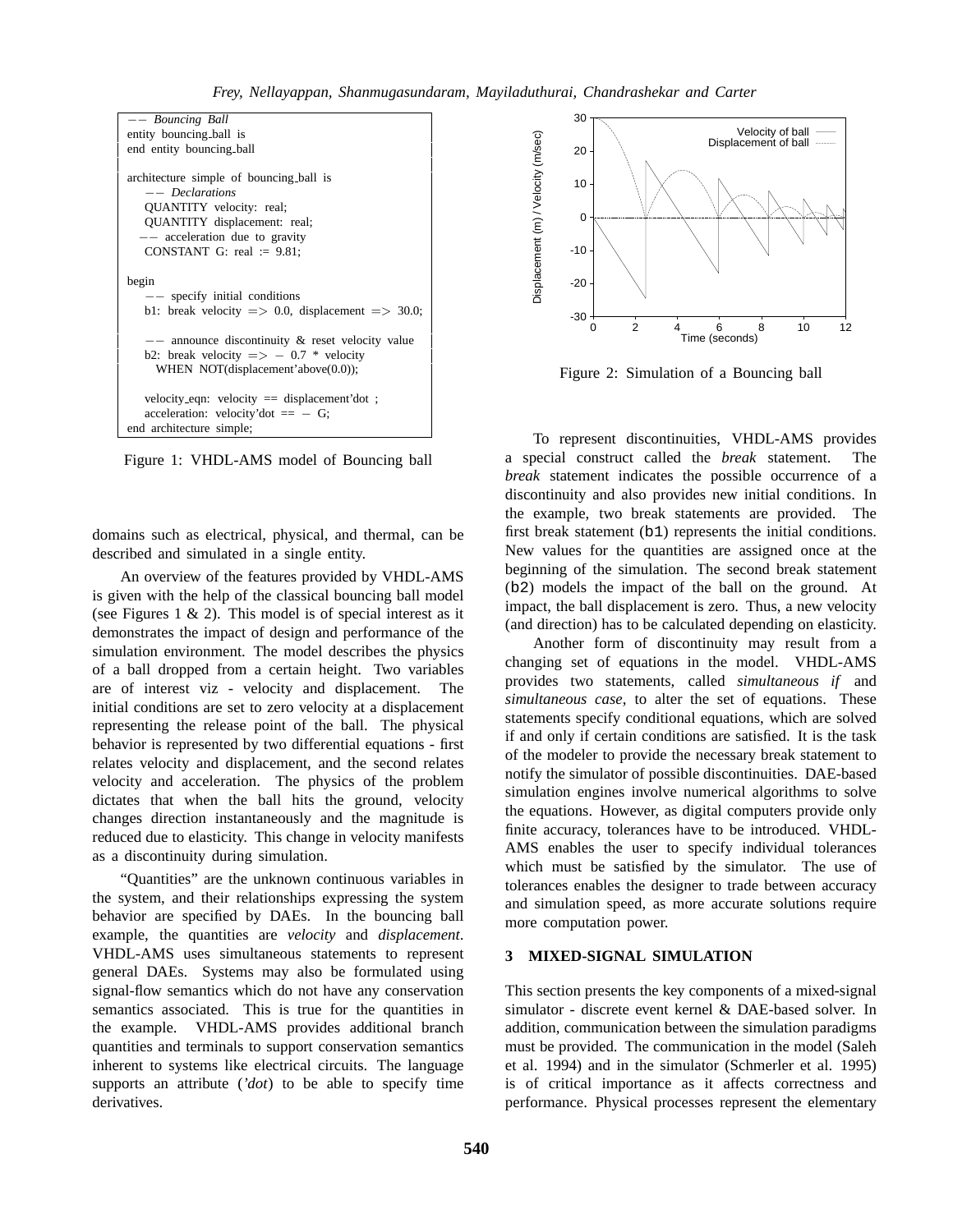

Figure 3: Differential Algebraic Equation Solver

unit of execution in a discrete-event simulation paradigm. Execution speed and memory requirements of such models have led to increased research activity in the parallel discrete-event simulation domain. The parallel discreteevent simulation domain is split into two major areas, namely the *conservative* and the *optimistic* simulation approach (Fujimoto 1990). A large set of parameters is responsible for the performance of a parallel discrete-event simulator, including process granularity, message size, and memory requirements. Perhaps most critical is the memory consumption in case of a mixed-signal simulation environment, which favors the optimistic approach (Soulé and Gupta 1991).

DAE-based solvers cannot easily be classified by their properties. Figure 3 provides an overview of the general structure of a DAE solver. The main execution flow shows the three major tasks (integration, linearization, and matrix solving) required during simulation. The shaded arrows contain just a few of the algorithms developed to perform the task. Single step approaches can be applied at several stages, resulting in larger set of simulation algorithms, but not all are applicable to the complete set of DAEs. Highly optimized algorithms provide significant performance improvements, but are restricted in use. For example, waveform relaxation (Lelarasmee et al. 1982) in circuit simulation is only guaranteed to converge if all nodes exhibit a capacitive load.



Figure 4: Mixed-signal Simulation Processes

The interface between the differential equation solver and the discrete event simulator is the most critical component of a mixed-signal simulator. Both paradigms have their own notion of time and the interface is responsible for coordinating simulation. The different notions of times are displayed in Figure 4. The discrete-event processes are instantaneous and events are scheduled into the future. In contrast, differential equation solvers always advance over simulation time and new events may influence the mixed-signal simulation immediately or in the future. The next time step in a differential equation solver is always influenced by tolerance requirements. To achieve performance improvements, dynamic time step adjustment has to be considered. Based on these properties of the individual processes and solvers, an interface specification has been established suitable for mixed-signal simulation (Frey et al. 1998).

With the identification of interface functionalities, mixed-signal simulation can be represented as a directed graph. Communication is represented by edges and vertices represent either differential equation solvers or discreteevent processes. Many differential equation solvers may be present in a single simulation model. Individual differential equation solvers compute a solution for an independent equation set. These independent "islands" (vertices of the graph) are common in large mixed-signal designs and hence are amenable for natural partitioning.

# **4 ELABORATION IN SEAMS**

SEAMS (Carter 1998) is an implementation of a mixedsignal simulator supporting VHDL-AMS. Before a VHDL-AMS model can be simulated, sufficient information about it must be captured by the front-end analyzer and transformed into a suitable form for the simulator to execute. This transformation process is termed as *elaboration* and the result of elaboration may be a program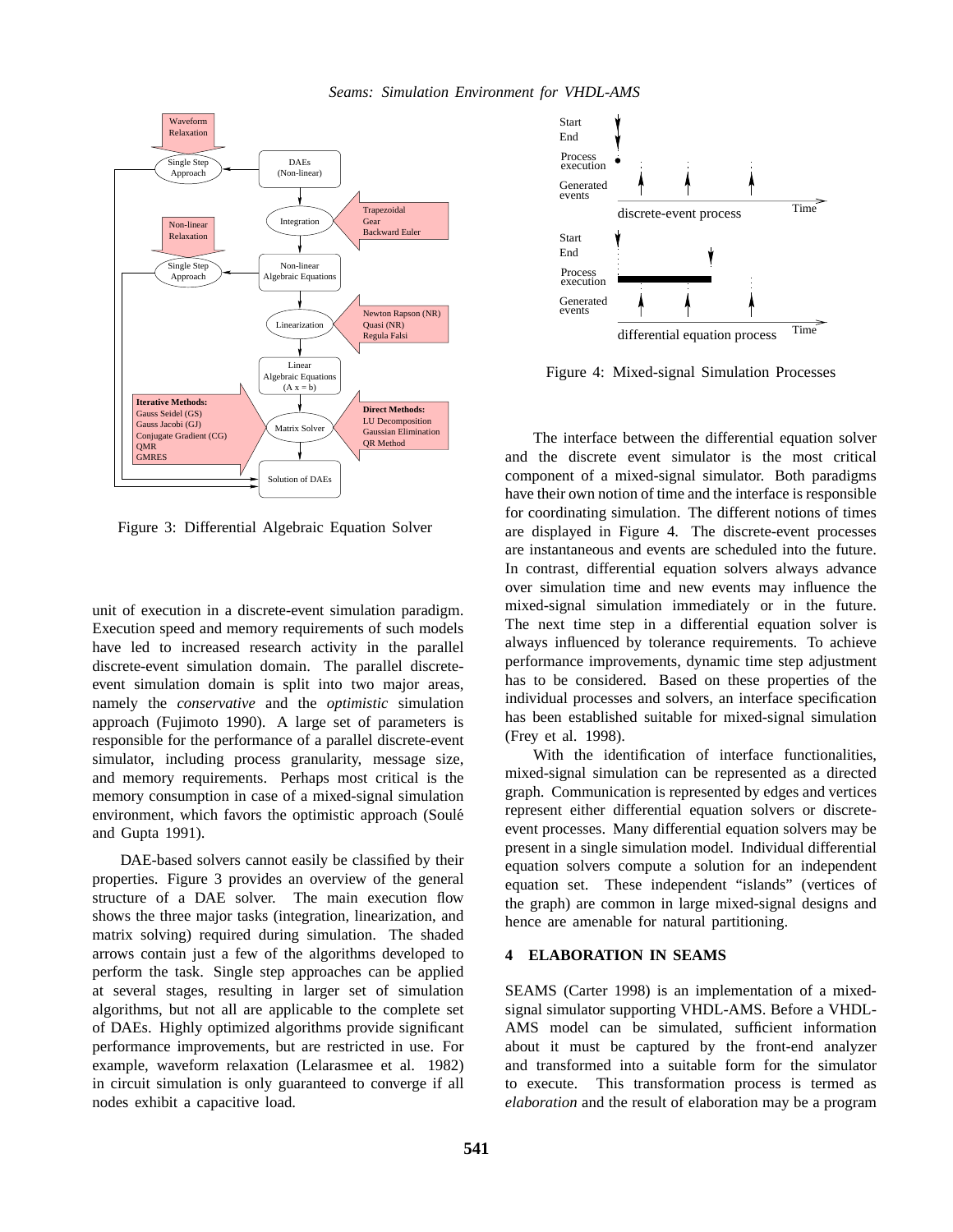to be interpreted by the simulator (interpreted simulation). The model description may also be compiled into object code and linked into the simulation kernel and directly executed (compiled simulation). The latter approach is used in SEAMS.

The elaboration of a design hierarchy provided by the VHDL-AMS model creates a collection of processes interconnected by signal nets, quantities and characteristic expressions. Characteristic expressions (henceforth referred to as CEs) represent constraints on the values of the quantities and are specified by DAEs. A set of CEs govers the behavior of the continuous portion of the mixed-signal system. SEAMS analyzes the VHDL-AMS model description first and then generates a hierarchical C++ representation during code generation. After code generation, elaboration takes place during the execution of the compiled model. Hence it is referred to as Run Time Elaboration of VHDL-AMS (RTEMS). RTEMS is a combination of both top-down and bottom-up approaches for constructing the set of processes, signal nets, quantities and CEs from the design. In this approach, the various tasks that are performed during elaboration of a design are: (a) Phase 1 - Construction of design units and objects and (b) Phase 2 - Construction of the Continuous system.

In Phase 1, the elaboration of a design hierarchy takes place in three steps: the *instantiation*, the *signal net list updation*, and the *connection*. After identifying the top-most design entity, objects representing the entire design hierarchy are created in the first step. In the second step, all information related to discrete signals is recorded. This includes fanout calculation and creation of drivers for the signals, and association of processes with signal drivers. Finally, the signal information is passed on to the instantiated components and processes. This information is required to record data such as signal source tree and up-down type conversion functions specified in the model.

The objective of Phase 2 is to identify the different unknown quantities in the design and to form CEs in order to accurately simulate the behavior of the continuous system. In this phase, the design is processed in four steps. In the first step, the unknown quantities are identified across the design entities. Solvability checks to verify the correctness of the model are applied. Secondly, the interface terminals and quantities in the design are connected following the semantics specified in (IEEE Computer Society 1997). In the next step, all the break statements are processed to identify discontinuity augmentation sets in the system. This is performed to accurately detect and process discontinuities in a mixed-signal system (Mayiladuthurai 1998). Lastly, the CEs are formed from the simultaneous statements.

# **5 PROCESS BASED CONTINUOUS SIMULATION**

Continuous simulation finds for every time point, a solution for the unknowns using the set of CEs in the simulation model. At each time point, the basic set of CEs and possibly an augmentation set are evaluated by the analog solver to determine the quantity values(Bakalar and Christen 1997). A number of numerical approaches exploit matrix properties and rely on matrix data structures to perform this task (Banerjee 1994; Buchanan and Turner 1992). These methods have sufficient accuracy, but their solution time is of the order of  $N^3$  (where 'N' is the number of unknowns in the system). Sparse matrix methods can be applied to reduce memory requirements, however this does not affect the complexity of the algorithm. An approach to reduce the computation for conserved systems is the Modified Nodal Analysis (Vlach and Singhal 1994), wherein the number of unknowns is reduced.

Reducing the size of matrix is the goal of recent research oriented towards improving the efficiency of analog and mixed-signal simulation. For example, the matrix can be partitioned and each partition can solved independently. Considerable simulation execution speedup could be obtained by parallel execution of these independent matrices. On the other hand, the theoretical gains obtained by parallelizing the analog simulation is mitigated by 1) the amount of process concurrency present in the model, and 2) the communication overhead imposed by sharing variables and events between parallel processes. Several partitioning schemes have been analyzed to study these factors (Smith et al. 1987). Of these natural partitioning is of special interest in VHDL-AMS as the improvement is significant and the required model properties are frequently available. It is based on grouping and solving for the unknowns occurring in a connected set of CEs. The set of CEs represent the DAEs that are necessary and sufficient to solve for the unknowns in the set. The critieria for grouping depends entirely on the characteristics of the equations represented in the model. A single connected CE set is referred to as an *analog island* in the perspective of a designer and as a continuous process in the context of the simulator. The union of all analog islands represents the complete continuous model, which may or may not communicate with discrete-event processes. Partitioning is performed such that no two analog islands may communicate during simulation.

The formation of analog islands is performed after elaboration when all model equations are available. Besides the CEs forming an analog island, the interface functions, viz break conditions and quantities, are responsible for the communication between the discrete-event and the continuous processes. The design of this simulation environment results in a low-communication overhead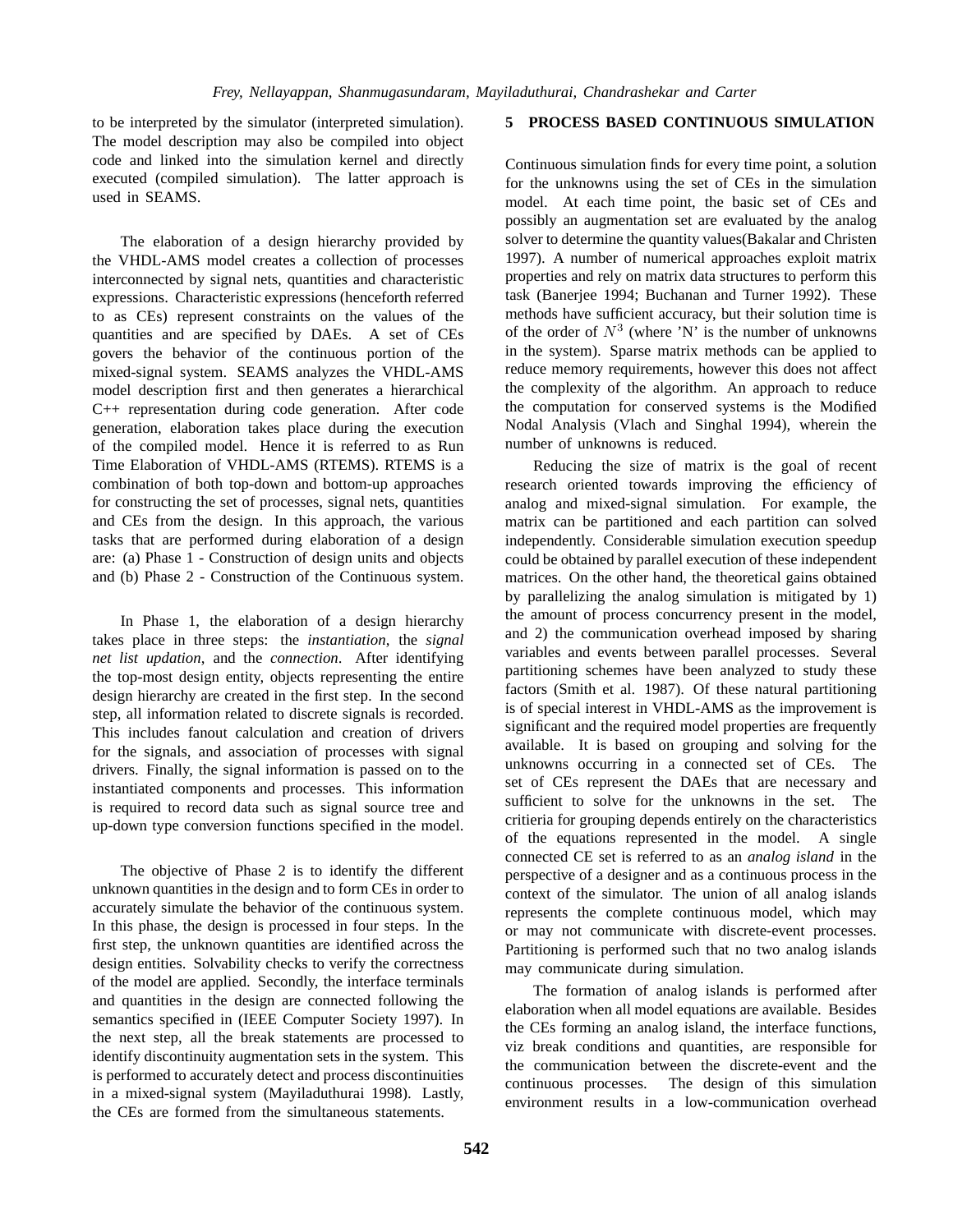simulation kernel suitable for executing on clusters of workstations. Communication is reduced to only discrete events; no inter-CPU communication is required during the numerical computation. The island approach provides similar simulation efficiency on shared memory machines as well.

# **6 PROPERTIES OF THE EQUATION SET**

The set of VHDL-AMS equations assigned to an analog island have three attributes that are critically important for efficient simulation: generality, completeness and conditionality.

$$
F(\vec{x}, \frac{d\vec{x}}{dt}, t) = 0 \quad \text{for} \quad t \ge 0 \tag{1}
$$

VHDL-AMS enables the modeler to state arbitrary equations in the form of Equation 1. SPICE-like solvers support only a fixed set of equations. To support dynamic equation sets, some form of symbolic differentiation is required during elaboration, and the fixed set simulator must be augmented to form CE sets prior to the solution process. SEAMS takes advantage of an automatic differentiation package called ADOL-C (Griewank et al. 1996) to provide the time derivatives during runtime. Though computationally intensive, it provides flexibility for solving any type of equation set.

A set of equations is considered to be complete if they constitute a solvable system (IEEE Computer Society 1997). Finally, conditionally changing equation sets enable the modeler to dynamically modify the topology of the model over time. For example, a transistor operates in one of three different regions of operation depending on the gate-source voltage. A conditional equation is used to identify which operating region is in effect during simulation. Further, the transition from one region to another may be discontinuous in time. If such is the case, the operating point of the system is reset by performing a DC analysis, and then the transient simulation continues using the modified DAE set. The expression evaluation in the condition may depend on quantities or discrete events.

The representation of discontinuous conditions is easily accommodated in the analog island approach. As with conditional statements, the break condition might depend on quantities and/or discrete events. However, on the occurrence of a break condition, discontinuity processing as stated earlier must be performed. The concept of analog islands provides a very efficient environment for break statement evaluation. Since all equations necessary for a simulation process are gathered in a single island, the simulation of only this island is interrupted enabling other islands to continue their execution.

# **7 MULTIPLE SOLUTION METHODS**

The Multiple Solution Methods (MSM) approach provides the framework for an optimized mixed-signal simulation paradigm. In the previous sections, we established the need for a general differential equation solver for VHDL-AMS. However, such a solver is slow compared to others which are applicable only to a restricted form of designs. This method selects efficient numerical analysis algorithms and solution approach at each time step based upon the characteristics of the DAE set. General algorithms are a part of the MSM algorithm suite thereby providing a solver for even the most generic DAE set.

Figure 3 illustrates the standard steps of the direct simulation method in the main column. The arrows indicate some of the numerous algorithms for the individual steps. Each one has it's specific attributes and may be favorable under certain conditions of the equation set. Special relaxation based approaches provide single step solutions if the characteristics of the DAE set satisfies their needed properties. The DAE set is statically and/or dynamically evaluated and a classification is determined. Based upon the classification, a suitable solver or set of numerical methods is chosen. It is partially based on matrix properties such as symmetry, positive definiteness, and diagonal dominance and other numerical properties that guarantee convergence. In addition, very efficient algorithms apply if the equation set is linear. Finally, characteristics such as memory requirements and computation efficiency are used to assist in dynamic algorithm selection. Barret et al. (1994) discuss various methods and some mathematical conditions for selecting a given algorithm.

Two different paradigms to formulate the matrix are provided viz MNA and Tableau approach. The manual selection is an example of static evaluation of the solver algorithm to be applied. However, it can be automated in the elaboration phase. The present implementation of MSM automatically determines at each time step if the dynamic DAE set is linear or non-linear. In the former case, only a linear solution method is used which greatly improves the simulation time. In the latter case, the Newton-Raphson method is employed and automatic differentiation is used to determine the Jacobian values. If the DAE is non-linear, the entire MNA or Tableau method is used.

The effectiveness of the MSM approach is illustrated in the following section. The MSM approach is not yet complete and is the subject of ongoing research. We intend to expand the simulation environment to provide a wide set of solution methods and DAE classification metrics. Since the synchronization protocols of SEAMS provides complete independence from the parallel distributed domain, parallel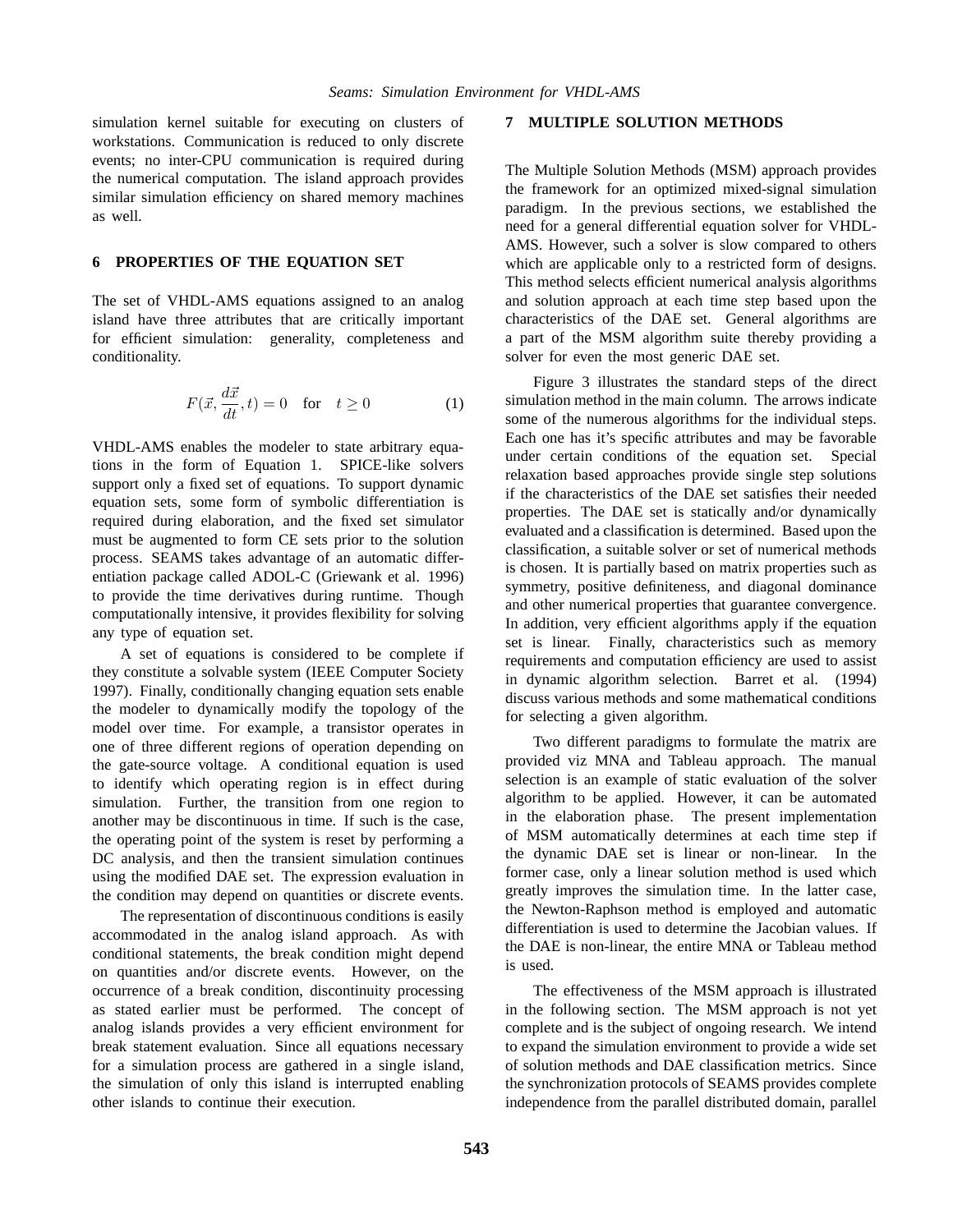|              | Total Number of |     |          |            |
|--------------|-----------------|-----|----------|------------|
|              | Design          | CEs | Unknowns | max.       |
| Adder Model  | Units           |     |          | Partitions |
| Single stage |                 |     | 15       |            |
| Two stage    |                 | 14  | 30       |            |
| Three stage  |                 | 21  | 45       |            |
| Four stage   |                 | 28  | 60       |            |

Table 1: Characteristics of examples



Figure 5: Improvement from design partitioning

forms of the solver algorithms are also under investigation to enhance the execution speed.

### **8 PERFORMANCE EVALUATION**

The issue of resource requirements to perform simulation of today's large simulation models is addressed through the capability of running SEAMS in parallel on a network of workstations. As networks exhibit rather high communication costs, the simulator is designed to reduce communication. This design issue restricts the execution of DAE solvers onto a single node in the network. Local parallelization in case of a shared memory node is possible, but not supported yet. In addition, discrete-event processes can be grouped on a single node to increase granularity and reduce communication overhead. The optimistic distributed discrete-event simulation kernel WARPED (Martin et al. 1995) enables the distribution of objects onto the machines provided. Synchronization protocols allow the differential equation solvers to be treated the same way as discrete-processes. Two intermediate levels, TyVIS and a set of differential equation solvers provide the functionality to support VHDL-AMS. To evaluate the performance of a VHDL-AMS simulator, three fundamental properties have to be considered - viz correctness, efficiency and the capability to perform the simulation. Correctness is defined by the semantics of VHDL-AMS language and has to be

| Table 2: Elaboration and simulation times |
|-------------------------------------------|
|                                           |

| Model        | Without Partitioning |         | With Partitioning |         |
|--------------|----------------------|---------|-------------------|---------|
| Descripn     | Elab.                | Exec.   | Elab.             | Exec.   |
| (Adder)      | Time(sec)            | Time(s) | Time(sec)         | Time(s) |
| Single stage | 0.43                 | 81      | 0.43              | 81      |
| Two stage    | 0.66                 | 1163    | 1.03              | 474     |
| Three stage  | 1.11                 | 4337    | 1.23              | 1098    |
| Four stage   | 0.92                 | 8100    | 1.19              | 2295    |



Figure 6: Changing the Solvers

ensured by the implemented algorithms. Efficiency is measured in terms of simulation speed. Performance capability includes issues such as resource requirements and language support. The performance improvement gained by taking advantage of natural partitioning is illustrated by executing an adder circuit model in which several wires have an additional delay introduced by a simple analog delay line. These lines have the property of being independent of each other and the complete circuit is scalable by increasing the number of adder stages. The characteristics of the model for the individual stages are provided in Table 1. The model was simulated from 0 to 10 microseconds. SEAMS was executed four times for the model described in Table 1 , once for each of the adder configurations. The results of this simulation are shown in Table 2 and plotted in Figure 5. SEAMS was executed on a single workstation and each analog island was executed in a separate process. Considerable improvement was obtained by partitioning into analog islands. The elaboration times show that partitioning contributes little overhead.

To show the impact of providing MSM approach, the following two performance studies are described. In the first case, two different solvers are used - a MNA solver and a Tableau solver. The MNA solver restricts the form of the DAE set but is known to execute faster than the more general Tableau method. Table 3 and Figure 6 show that even this slight restriction in the equation set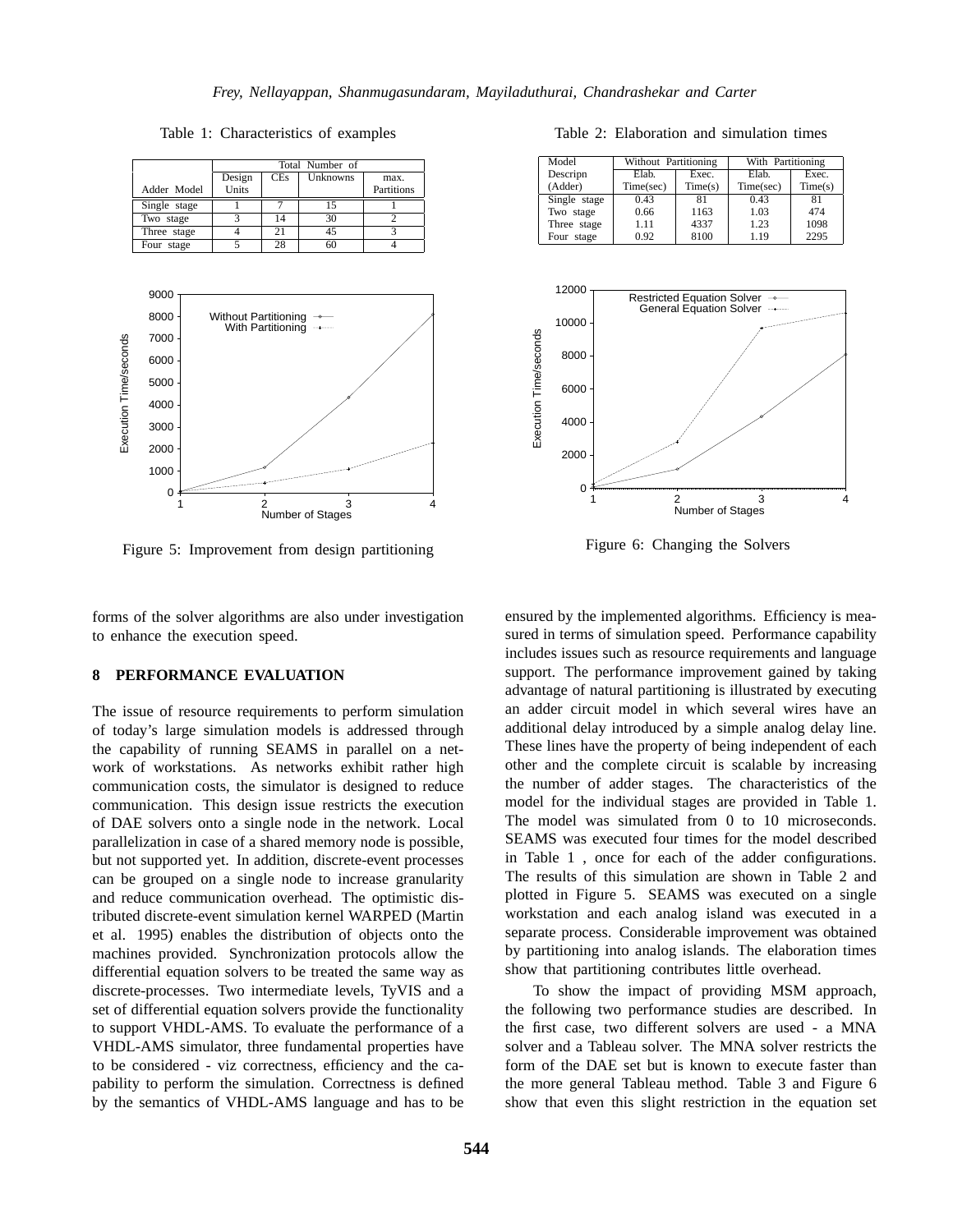Table 3: Performance influence of changing solvers

| Model        | Without Partitioning |                |  |  |
|--------------|----------------------|----------------|--|--|
| Description  | Restricted Solver    | General Solver |  |  |
| (Adder)      | Time (sec)           | Time (sec)     |  |  |
| Single stage | 81                   | 271            |  |  |
| Two stage    | 1163                 | 2824           |  |  |
| Three stage  | 4337                 | 9685           |  |  |
| Four stage   | 8100                 | 10619          |  |  |

Table 4: Performance changing algorithms

| Solver     | Simulation<br>Time | Execution<br>Time |         |
|------------|--------------------|-------------------|---------|
|            | (seconds)          | (seconds)         |         |
| Non-MSM    | $5e-4$             | 8.69              | 24.15 % |
| <b>MSM</b> | 5e-4               | 6.59              |         |

enables much faster simulation. Currently, the specific solver is selected manually in SEAMS. Another method is the possibility of reducing the complexity of the general simulation algorithm. Table 4 shows such an optimization approach (available in the MSM environment). In this case, a simple model containing a diode is simulated. As the diode is modeled in one region as a linear model, whereas it is non-linear in another region the general approach must have the Newton-Raphson method applied to handle the equation set. Taking advantage of the changing properties is infact improving the system considerably.

### **9 CONCLUSIONS**

Providing a simulation environment which is able to simulate complete VHDL-AMS models is a challenging task. The modeling capacity of VHDL-AMS, especially in case of differential equations and the mixed-signal interface functionalities, requires a general simulation paradigm. As shown, general differential equation solvers exhibit poor performance. The MSM approach proposed in SEAMS, enables the use of more optimized algorithms, which can be selected during run-time or statically to increase simulation performance.

SEAMS and it's elaboration schemes take advantage of natural partitioning of the input VHDL-AMS design. The reduction in the the matrix size is considerable and with a complexity  $O(n^3)$  of differential equation solvers not neglectable. In addition, as SEAMS provides the capabilities of parallel simulation the distribution of memory requirements is important. Since parallel execution is always affected by network latency the approach in SEAMS is designed to reduce network communication. SEAMS provides the flexibility and extensibility to support all issues involved in VHDL-AMS simulation. The question of efficiency concerning a VHDL-AMS simulator remains

open as language coverage and simulation performance needs to be considered.

### **ACKNOWLEDGEMENTS**

This work is supported in part by the DARPA Contract grant J-FBI-93-116.

- Bakalar, K. and E. Christen (1997). VHDL 1076.1: The Design of a Language Extenstion for VHDL. In *VHDL: The Next 10 Years*, pp. 119–127.
- Banerjee, P. (1994). *Parallel Algorithms for VLSI Computer-Aided Design.* Prentice Hall - Englewood Cliffs, New Jersey.
- Buchanan, J. L. and P. R. Turner (1992). *Numerical Methods and analysis.* McGraw Hill.
- Carter, H. W. (1998). Seams: A simulation environment for vhdl-ams. (available on the www at http://www.ece.uc.edu/˜mistie/).
- Frey, P., R. Radhakrishnan, H. W. Carter, and P. A. Wilsey (1998). Optimistic synchronization of mixed-mode simulators. In *1998 International Parallel Processing Symposium, IPPS'98*.
- Fujimoto, R. (1990). Parallel discrete event simulation. *Communications of the ACM 33*(10), 30–53.
- Griewank, A., D. Juedes, and J. Utke (1996, September). *ADOL-C: A Package for the Automatic Differentiation of Algorithms written in C/C++*. Version 1.7.
- IEEE Computer Society (1997). *IEEE Draft Standard VHDL-AMS Language Reference Manual*. IEEE Computer Society.
- Lelarasmee, E., A. E. Ruehli, and A. L. Sangiovanni-Vincentelli (1982). The waveform relaxation method for time-domain analysis of large scale integrated circuits. *IEEE Transactions on Computer-Aided Design of Integrated Circuits and Systems CAD-1*(3), 131–145.
- Martin, D. E., T. McBrayer, and P. A. Wilsey (1995). WARPED: A time warp simulation kernel for analysis and application development. (available on the www at http://www.ece.uc.edu/˜paw/warped/).
- Mayiladuthurai, R. S. (1998). Processing Discontinuities and SPICE modeling in VHDL-AMS. Master's thesis, University of Cincinnati.
- R.Barrett, M.Berry, T.F.Chan, J.Demmel, J.Donato, J.Dongarra, V.Eijkhout, R.Pozo, C.Romine, and H. V. der Vorst (1994). *Templates for the Solution of Linear Systems: Building Blocks for Iterative Methods*. Philadelphia, PA: SIAM.
- Saleh, R. A., S. Jou, D. Overhauser, X. Xu, and Y. Wang (1994, February). Benchmark circuits for mixedmode simulators. In *IEEE Custom Integrated Circuits Conference*, pp. 21.1.1–21.1.8.